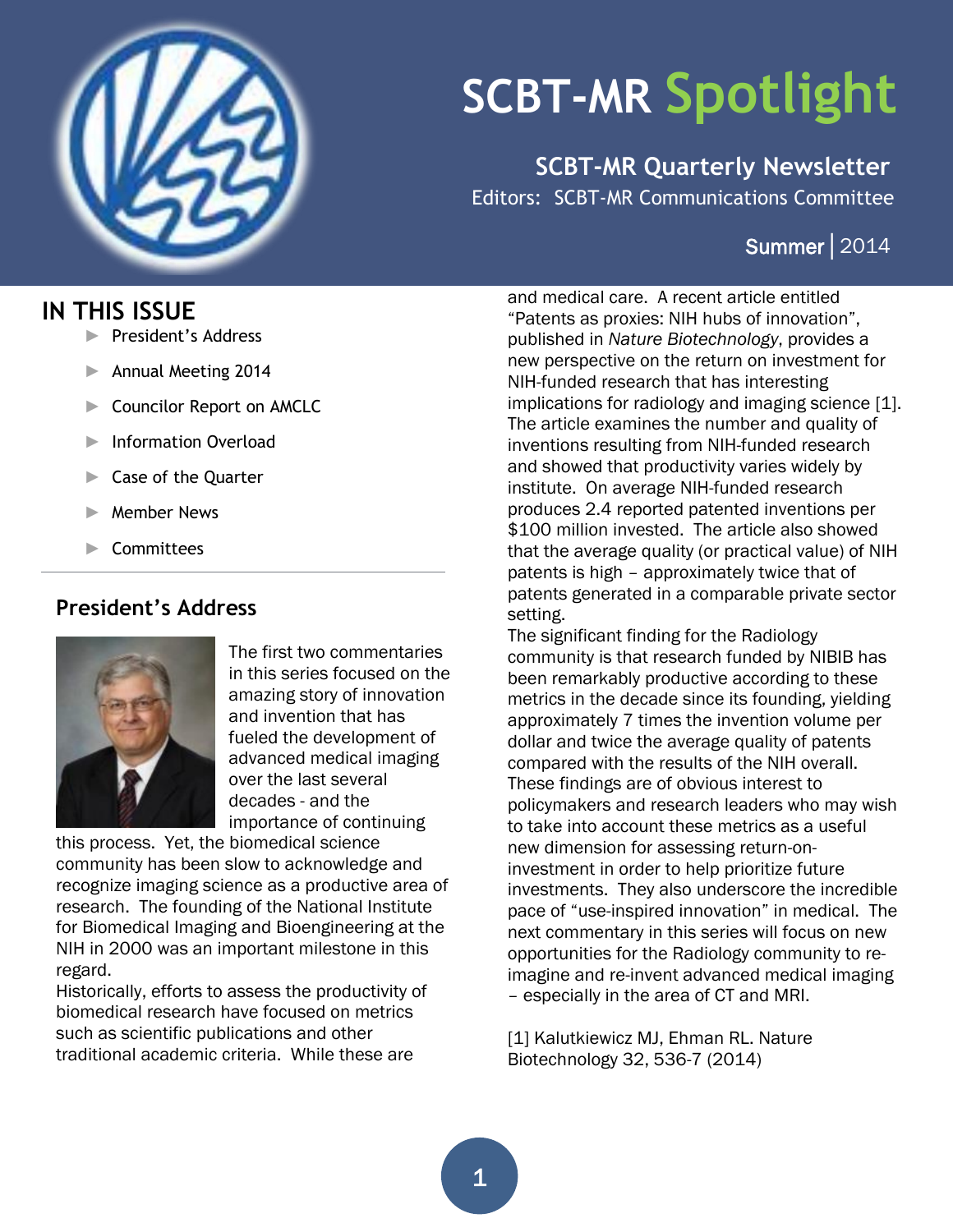

# Annual Meeting 2014



## September 27 – October 1, 2014

Ritz-Carlton New Orleans \$215.00 per night Single/Double plus applicable taxes

Group Code:

- RMVRMVA (Deluxe King Accommodations)
- RMVRMVB (Deluxe Double Accommodations)

## **Reservation Deadline: Friday, September 5, 2014**

SCBT-MR 37th Annual Course

September 27 – October 1, 2014 Things are well underway for one of the SCBT-MR's most exciting meetings yet – in one of the most beautiful cities in the country! The SCBT-MR 37th Annual Course will be held in in New Orleans from September 27 through October 1, 2014 and anticipates a successful collaboration with renowned experts in the field of body imaging. Opportunities for registrants will include networking with peers, face time with faculty experts, and even becoming an active participant in the program. Attendees can expect a new program format this year, which includes two

Keynote Speakers, a total of eight interactive workshops, and an entire afternoon dedicated to scientific research.

In addition, ever popular sessions such as Round Table Discussions, Cases We'd Like to Do Over, and the Image Interpretation Panel are back. Join the experts for an informal early morning discussion on the latest hot topics, and be sure root for your favorite speakers during the Panel and Missed Cases sessions! Active SCBT-MR members can be a part of the action by volunteering to co-lead a Round Table Discussion. Paid registrants for the FULL meeting will receive a DVD of the 2014 SCBT-MR Annual Course. The DVD content will contain the necessary SA-CME to meet the three-year requirement.

The Ritz-Carlton New Orleans is located on the edge of the French Quarter on Canal Street, one block from Bourbon Street. It offers guests easy access to the city's most popular and unique attractions. The renowned Garden District is nearby, and the Louis Armstrong New Orleans International Airport is just minutes away. Local area attractions include the French Quarter, Mardi Gras World, Audubon Institute Insectarium, Audubon Institute Aquarium of the Americas, Audubon Institute Zoo, and Magazine Street. Registration is open now, so be sure to take advantage of the Early Bird rates. After July 25th the prices go up. For more information about registration, lodging, or how to volunteer, please visit the SCBT-MR website: [www.scbtmr.org.](http://www.scbtmr.org/)

We look forward to seeing you in The Big Easy in September!

For more information about registration, lodging, and how to participate as a volunteer, please visit the SCBT-MR website meeting page at: **[SCBT-MR](http://www.scbtmr.org/Meetings/2014AnnualMeeting.aspx)  [37th Annual Course](http://www.scbtmr.org/Meetings/2014AnnualMeeting.aspx)**

We look forward to seeing you in The Big Easy in September!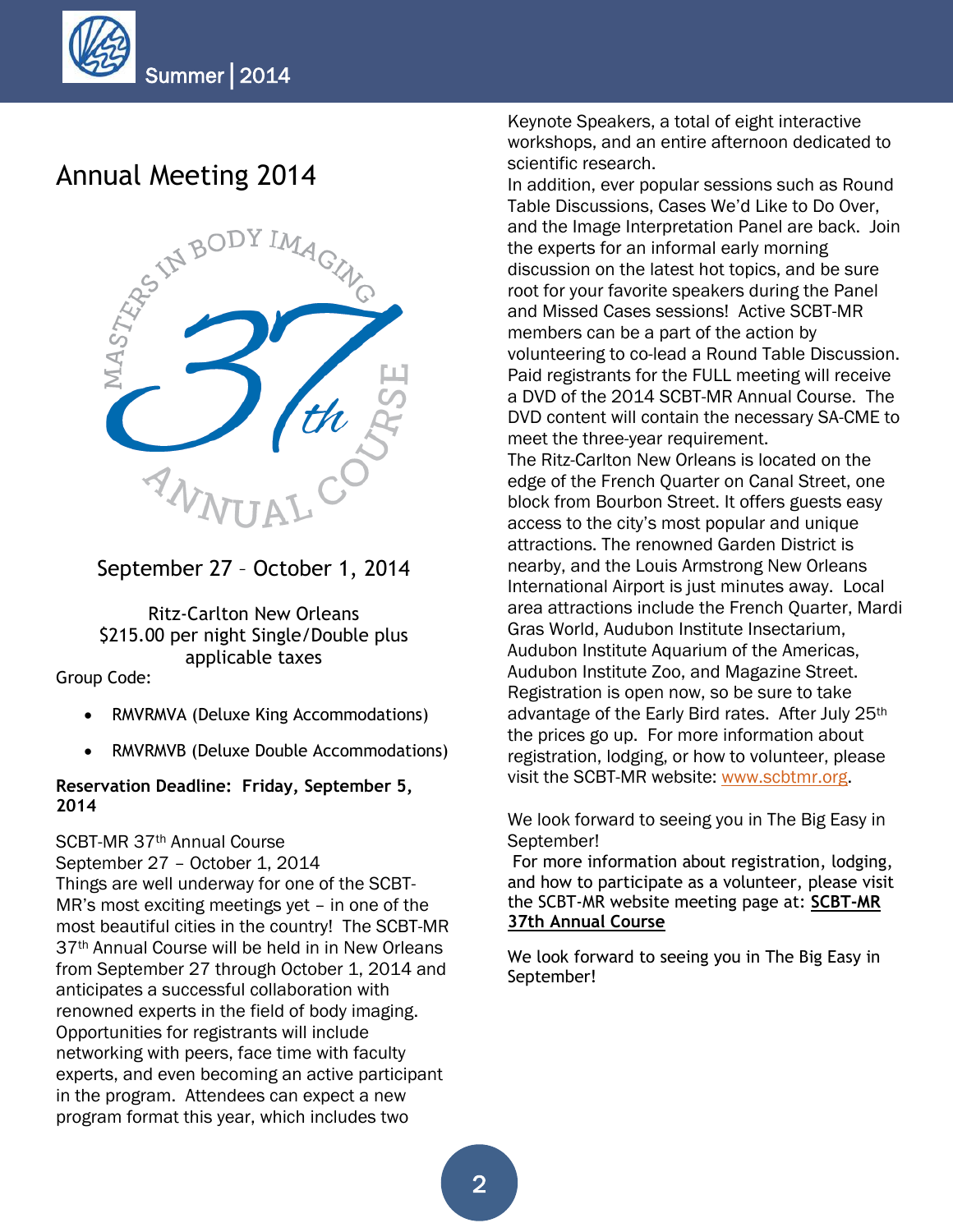

# **Councilor Report on AMCLC**

Dear SCBTMR Board:

I write to give you a report of my activities as SCBTMR Associated-Society Councilor at the recent ACR 2014 AMCLC meeting in Washington DC.

I attended the meeting Sunday through Tuesday (April 27-29).

On Sunday I joined the Western States caucus where we discussed patients receiving their own radiology reports and CDS. I also listened to the presentation by candidates for open positions – Lincoln Berland's clearly was the best (he won!)…

On Monday I attended the Reference Committees breakfast and listened to the presentation by Kimberly Applegate plus sat with the Sponsored Society representatives. I also consulted with Reference Committee about the 2 resolutions where SCBTMR was a co-sponsor (CT colonography and pediatric CT).

I attended the open microphone session of the Council – but there were no discussions of either of our 2 resolutions. Lincoln was elected on Monday morning. In the afternoon, Reference Committee 3 did not ask for input from SCBTMR – both our resolutions were well written and quite clear with no apparent controversy.

On Tuesday I attended the economic forum. I was later available for the report out of the finalized resolutions from our Reference Committee, but there was no discussion requested and no comments were needed.

Just pointing out that this is the third year of my 3 year terms as the SCBTMR representative to the Council. Your options going forward are to appoint me to another three year term or to appoint a new representative. An advantage to reappointing me is that I now have a fair degree of understanding of the ACR AMCLC meeting processes – which are quite opaque and complex. An advantage of appointing someone new is new blood and ideas.

Regardless, I will be attending the 2015 ACR AMCLC meeting as part of the faculty for the educational/scientific portion (The meeting is adding this new portion in 2015 and enlarging). Dr. Sahani will be attending too for the same reason – and perhaps other folks may be as well.

Thanks – as always – for your support and the opportunity to serve….

Very Best, Bill S.

*William P. Shuman, M.D. FACR FSCBTMR FSCCT Vice Chairman and Professor, Department of Radiology University of Washington, School of Medicine Director of Radiology, UW Medical Center*

## RSNA Diagnosis Live ™ at SCBT-MR Masters in Body Imaging 2014 in New **Orleans**

Join the fun with RSNA Diagnosis Live ™, the interactive way to learn and test your knowledge. Using your own personal wireless device, play along by answering questions during the sessions on Monday. Bring your charged mobile wireless device (tablet recommended, phone or laptop to participate. View and interact with cases and questions along with the experts in Musculoskeletal, Gastrointestinal and be part of the Team Competition Image Interpretation Panel.

[Top](#page-0-2)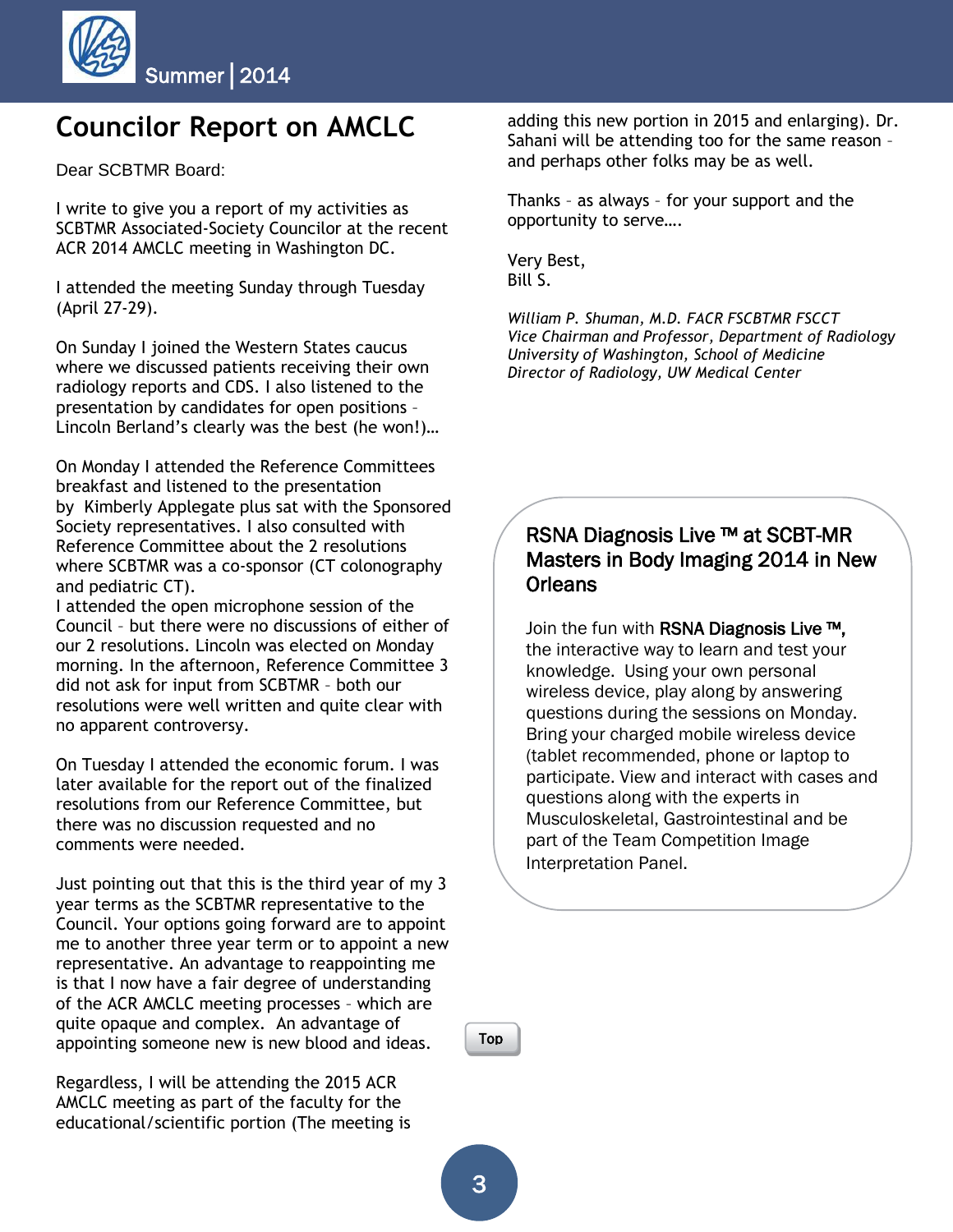

## Information Overload **Running On All Cylinders**

(reprinted with permission from the ACR Bulletin, June 2014, Vol. 69, issue 3) By Chris Hobson

The common perception of Japanese efficiency has its roots in many facets of the nation's past. One of these aspects is its history of whaling. Since Japan's mountainous topography made it hard for inhabitants to cultivate livestock, around 12,000 B.C. they turned to whales for sustenance. Although the modern practice of whaling has drawn ire due to the brutality of poachers worldwide, in ancient times, the Japanese held the animal in such esteem that it became tradition to show respect by using every part of it to produce meat, clothing, and fuel.

Over the millennia, this custom of leaving nothing to waste made its way into Japanese auto manufacturing. The first proponents of cutting inefficiencies in this process were the heads of the Toyota Corporation in the 1930s. These leaders sought to improve upon the revolutionary yet rigid production methods pioneered by Henry Ford by adding value to their product and eliminating inefficiencies.1

## **The Lean Approach**

Dubbed "lean production" in the 1980s, Toyota's approach to work "demands a commitment to a set of principles that allow people and organizations to become and remain efficient."2 The business strategy has only recently been applied to medicine, with great success in many cases. The net effect of integrating the strategy into the field of radiology is to provide customers — both referring physicians and patients  $-$  with a higher level of value through continuous improvement.

Waste can take many forms, a few of which include using out-of-date protocols, requiring patients to wait due to inefficient scheduling, underutilizing equipment, and storing more supplies in inventory than is necessary.3 The practice of radiology is a very complex process, notes Lucy W. Glenn, MD, chief of the department of radiology at the Virginia Mason Medical Center in Seattle, which makes it a good fit for the lean process. "Any time you're

dealing with a complex process, you need a tool to simplify operations and look at them in a standardized fashion," she says.

Virginia Mason was among the first health systems in the U.S. to implement lean, a transition that began with a simple conversation on a plane flight. "A member of our executive team happened to be sitting on an airplane next to a lean consultant," says Glenn. "Lean hadn't been attempted in health care, but the consultant explained to him how the approach could apply to medicine. By the end of the flight the Virginia Mason representative agreed with him." And the rest is history.

In 2002, the hospital's executive team, along with chairs from each department, traveled to Japan to learn more about the process at its source. After spending a few weeks observing how lean worked within companies as diverse as Toyota and Hitachi, the leaders came back and instituted lean training workshops for the health system's vice presidents and administrative directors. Once top level staff became lean certified, others, including staff in the radiology department, were taught the same principles.

## **How It Works**

Although lean is not a one-size-fits-all system, its principles can be customized to fit almost any radiology practice or department. Some of these aspects include the following:

Involve all staff members in identifying inefficiencies. The first order of business when implementing lean is to involve all staff members in identifying sources of waste. This principle has two benefits. First, frontline staff members, such as techs, may know of wasteful practices of which radiologists may be unaware. In addition, if staff members are brought in to help point out problem areas, they become more invested in the process and, by and large, are more likely to take ownership of maintaining an efficient workflow. "If a manager came up with a whole new way of doing something and imposed it on the staff, it would flop because he or she didn't involve them in mapping out the change," says Glenn. "You have to lay the groundwork."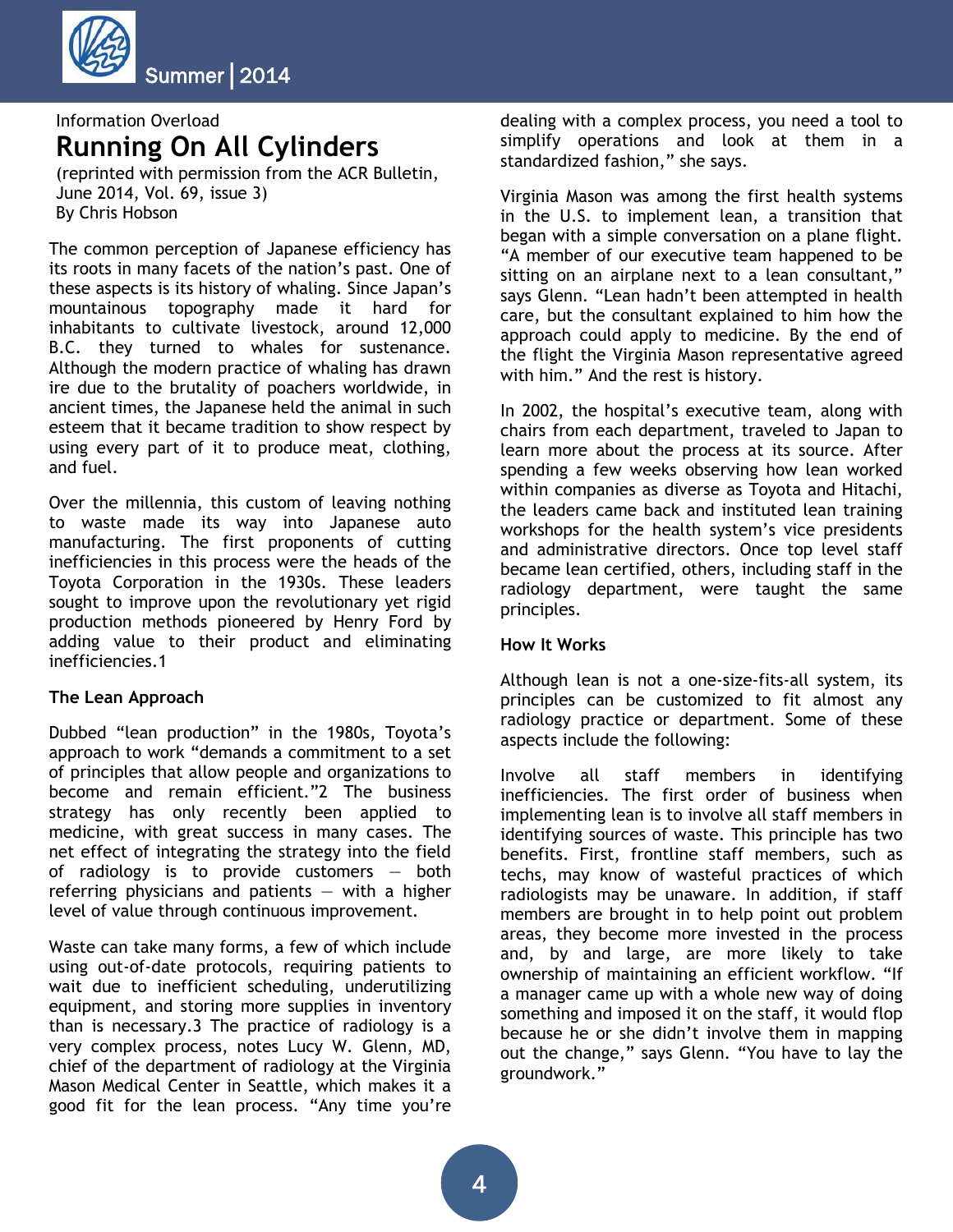

Summer│2014

Standardize the workflow. In a complex ecosystem of scheduling, testing, and reporting imaging study results, minimizing variations wherever possible can save time and money, enhancing value to both patients and referring clinicians. Samir B. Patel, MD, a diagnostic radiologist at Radiology, Inc. in Elkhart, Ind., explains how, after earning a lean black belt certification in health care, he was able to save the hospital money by simplifying its intravenous contrast inventory. "For CT examinations requiring intravenous contrast, three types of contrast were available to choose from," he says. "There was no standardization for when to choose which contrast type. After reviewing the literature, and referencing ACR Appropriateness Criteria® and the Manual on Contrast Media, the radiology department streamlined to only one type of contrast, saving the hospital hundreds of thousands of dollars with no adverse patient outcomes."

Go to the gemba. The "gemba" is a Japanese term meaning "the place where the real work is done." Given the successive cuts in radiologists' Medicare reimbursements over the past few years, it is no wonder that many prefer to remain in the reading room, churning through more and more studies to maintain reimbursement levels. The lean process, however, requires that physician leaders step out from behind their PACS and walk the floor of their practice or department. This exercise allows staff members and physician leaders to interact in important ways. "We participate in gemba walks, where we actually go to the different areas on a routine basis," says Jonathan B. Kruskal, MD, ChB, PhD, professor of radiology at Harvard Medical School and chair of the department of radiology at Beth Israel Deaconess Medical Center. "We are able to engage staff to seek feedback about opportunities for improvement."

Despite the fact that these are time-tested methods of enhancing value to patients and referring clinicians, it may take some time to obtain staff buy-in. "We have found that the administrative and technical staff have been far easier to train and become more involved in the processes than the physician staff," admits Kruskal. "By the very nature of technical work, the different modalities are ideally suited to the lean approach. Physicians have always focused more on their

diagnostic and procedural work and we have had to work especially hard to get the physicians engaged." Glenn agrees that implementing such thorough change in an organization will produce pushback from employees. "We had pushback from all levels in the beginning," states Glenn. One of the top complaints from staff, she says, was that patients are not the same as cars, and that such a system cannot work in an environment where every patient is different. However, Glenn adds, this is an erroneous impression because most of the standardization is built around the process and not the treatment. She advises that it will take about five years to get everyone on board.

#### **Tools of the Trade**

The quality control tools now associated with lean were derived from research conducted three decades ago by the Union of Japanese Scientists and Engineers.2 These instruments, which are used to remediate inefficiencies, include flow charts, value-stream mapping, annual operating plans, and management dashboards. If used effectively, they can help increase staff productivity and create a less cumbersome process for patients and referring clinicians alike.

Kruskal notes that his department utilizes several of the standard lean tools to maintain efficiency at all times, including a variety of "countermeasures." Countermeasures are "steps that are introduced to improve performance in a particular process."2 Kruskal says, "These countermeasures typically would involve standardized work processes, such as mistake-proofing by using, for example, checklists and visual systems like posters and sign boards."

But while using these tools may help keep everyone on the same page, they aren't mandatory in order to accomplish enduring improvements. Patel says that when he decided to make it a point to begin identifying inefficiencies, he didn't deploy a whole range of tools. "I didn't do any surveys," asserts Patel. "I just went around and talked to the ER physicians and asked them what gave them angst. I collected that information and then went back to them later and said, 'This is where I think we have some defects, and here's what I'm proposing we do about it.' In essence, I got out of the reading room and started asking questions. It doesn't have to be a sophisticated process."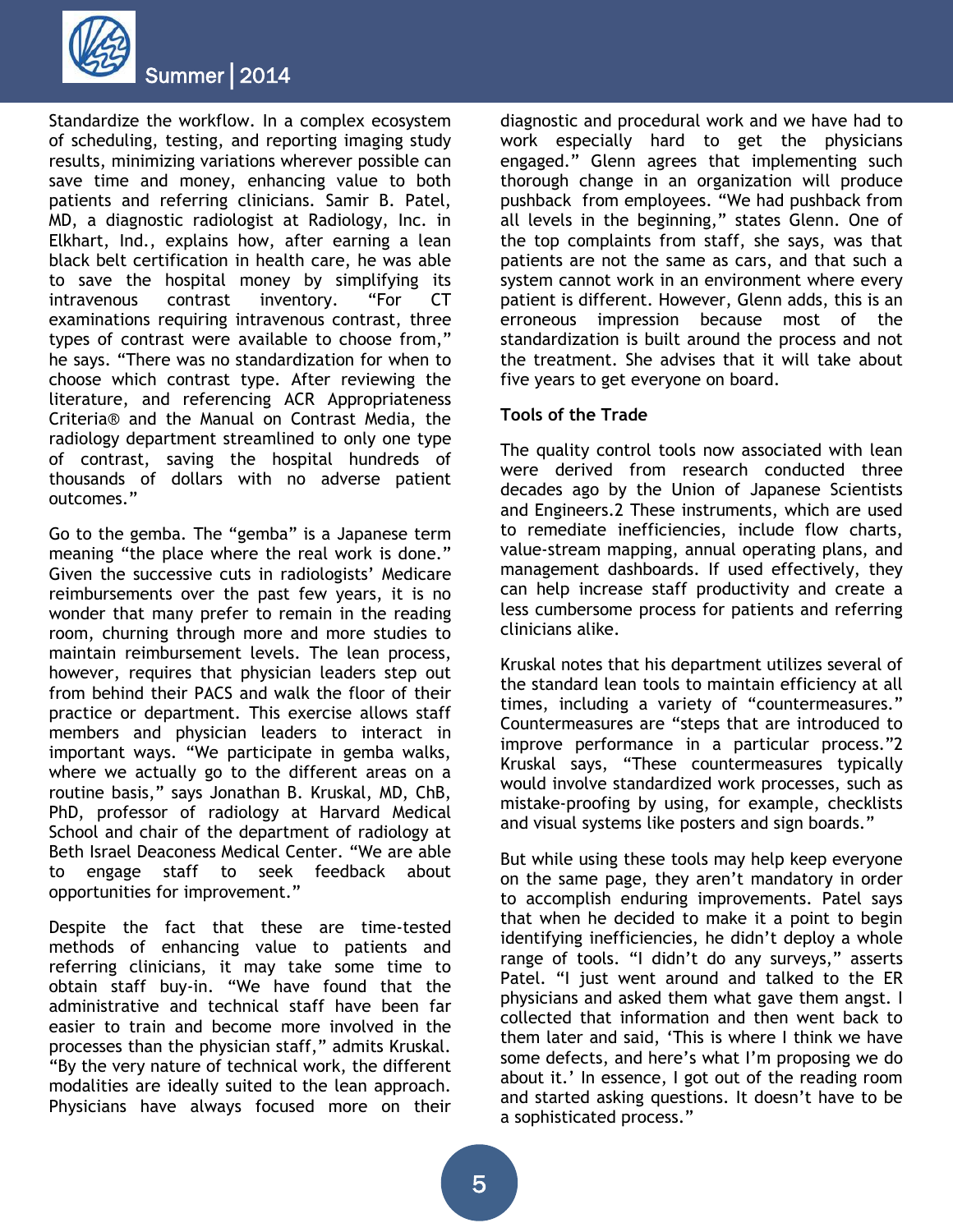

The lean approach is a way for radiologists to increase their value without investing a great deal of capital. By breaking down silos and opening the flow of communication  $-$  and by asking staff members to be more aware of their environment radiology practices and departments can operate at full capacity. In fully embracing the team-based approach to management that lean requires, radiologists will make true the ancient Japanese proverb: "A single arrow is easily broken, but not ten in a bundle."  $\frac{1}{2}$ 

1. Lean Enterprise Institute. "A Brief History of Lean." http://bit.ly/LeanInstitute. Accessed May 7, 2014.

2. Kruskal JB, Reedy A, Pascal L, Rosen MP, Boiselle PM. "Quality Initiatives: Lean Approach to Improving Performance and Efficiency in a Radiology Department." RadioGraphics. http://bit.ly/LeanApproach. Accessed May 7, 2014.

3. TriMed staff. "RSNA: Is Radiology Ready for Lean?" HealthImaging. http://bit.ly/RadiologyLean. Accessed May 7, 2014.

## **[SUBMIT HERE](http://www.scbtmr.org/Education/Protocols/SubmitaProtocol.aspx) Case of the Quarter**

<span id="page-5-0"></span>Summer 2014 Click below to view.



## [Submit a Case Topic for Consideration](http://www.scbtmr.org/Education/CaseoftheQuarter/SubmitaCaseTopicforConsideration.aspx)

**The Society of Computed Body Tomography & Magnetic Resonance is now accepting nominations for 2014 Fellow Members.**

Please use the following link to complete the SCBT-MR 2014 Application for Fellow Membership. [http://www.scbtmr.org/Membership/FellowNomi](http://www.scbtmr.org/Membership/FellowNominationForm.aspx) [nationForm.aspx](http://www.scbtmr.org/Membership/FellowNominationForm.aspx)

**All materials must be received by August 25, 2014. No nominations will be accepted after that date.**

Submit Your Nominations to SCBT-MR TODAY!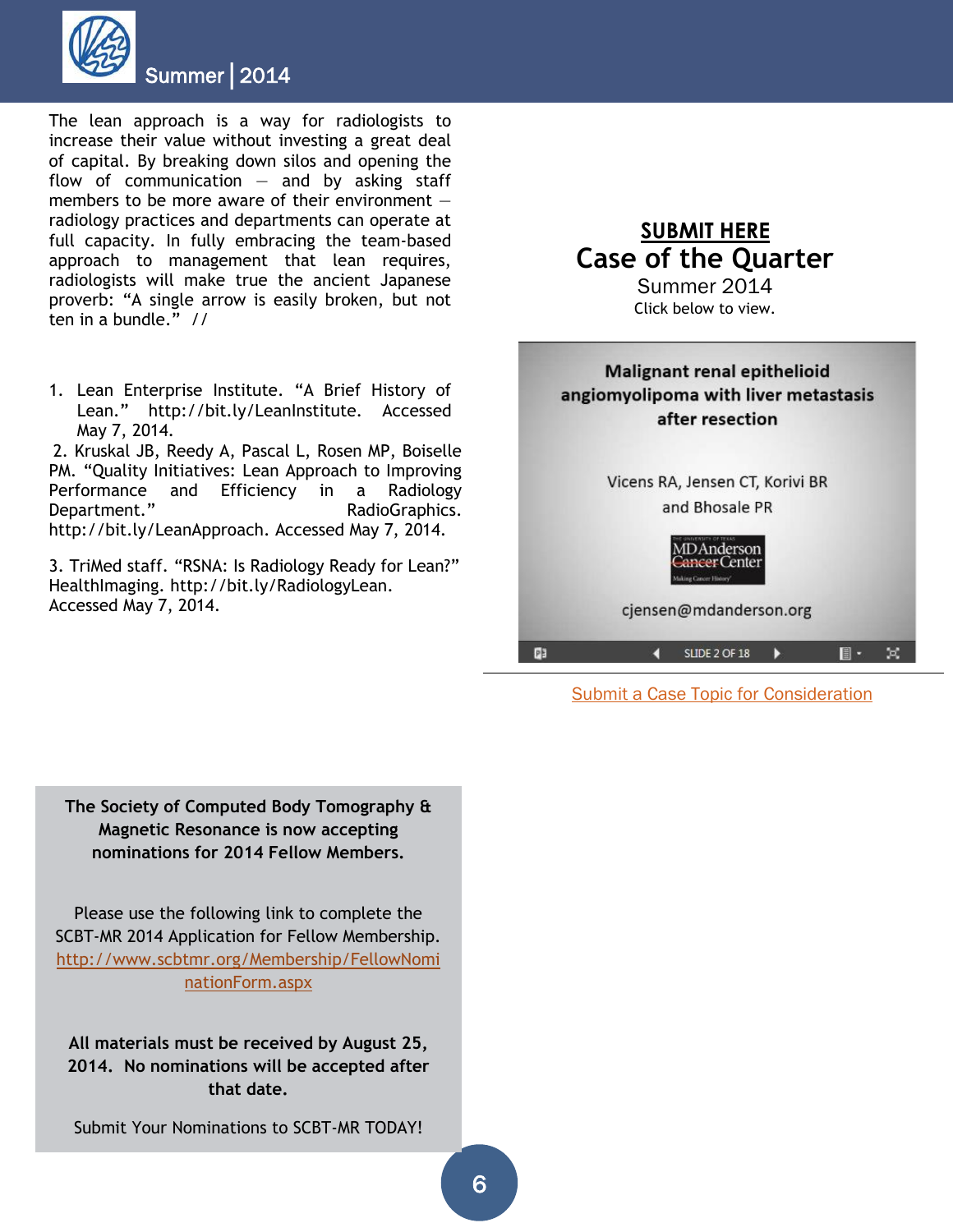

Summer│ 2014



# **Radiologist Jelle Barentsz Knighted.**

Based on international and national recommendations and evaluation letters of top experts, on Friday May 2014, Mayor Mr. Paul Mengde gave Professor Jelle Barentsz with one of the highest Royal Decorations: he became the Knight in the Order of the Dutch Lion.

Dr. Barentsz is since 1998 professor of Radiology at the RadboudUMC from the Radboud University in Nijmegen, The Netherlands. Dr. Barentsz is a renown top-researcher with international esteem.

His contribution in imaging prostate cancer and lymph nodes is world famous and unique. He developed with his team new MRI techniques and implemented them in daily care for patients with prostate cancer. By applying his pioneering work to visualize small metastases, he enabled with success focused image guided radiotherapy in patients with prostate cancer. He is one of the top researchers in the field of prostate cancer and lymph node diagnosis. The quality of his work is exceptional, and the translation of his research into daily care makes him even more extraordinary.

Dr Barentsz provides great contributions in inventing and validating new imaging techniques, which can be applied in cancer diagnosis. His current and expected expertise is of critical importance in the development of new MRItechniques.

The three most important contributions of Dr. Barentsz are: the development and rebirth of the lymph node specific iron-nano-MR contrast agent (Combidex), the discovery and implementation of multi-parametric MRI, which led to the maturity of prostate MRI, and finally the development and

implementation of the PI-RADS scoring system for the structured interpretation of prostate MRI's.

Beside this Dr. Barentsz is respected because he is an empathetic man, and always puts the patient in in the middle, and he does not allow any concessions to achieve this goal. His devotion, passion and successes developing improved diagnostic techniques result in a high number of patients from all over the world, who want his advice and imaging. Many national and international physicians visit him, and want to learn his techniques and implement these in their own practice.

## Response Jelle Barentsz:

It is a great honor to get this high decoration, and of course I am very happy. Not only for me and my family, but also for the man with prostate cancer, radiology, our department and our hospital.

This Royal Decoration is an indicator of the societal appreciation for something extraordinary. Therefore, I am very glad that with this Decoration, the value of Radiology –often seen as only a supporting specialism- is recognized being an essential part for the well being of patients with prostate cancer. Any treatment starts with a good imaging diagnosis, and a good diagnosis results is decreased morbidity and decreased mortality. Also, the optimal use of imaging results in "sustainable care".

I am glad that with this Decoration, also the patient with prostate cancer gets the recognition of his problem, can help him find his way in the maze of his treatment process, and is this way finds his correct personalized therapy.

I still have a few dreams to come true: to reduce TRUS-biopsies, to enable screening of prostate cancer using PSA + MRA, and Global approval for Combidex.

To finish with the Words of an English Knight (Sir Winston Churchill); "This is not the beginning of the end, but the end of the beginning!"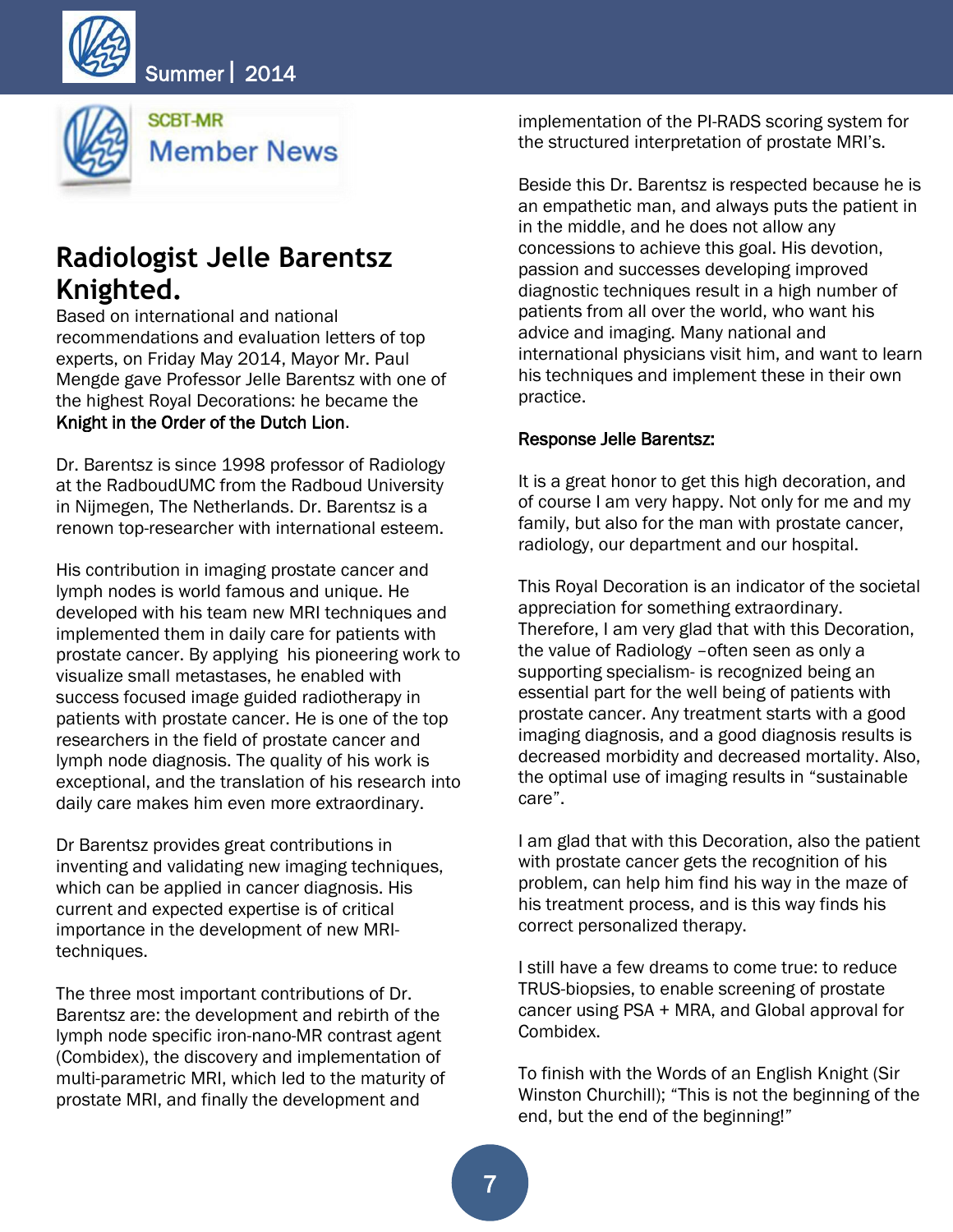

## <span id="page-7-0"></span>SCBT-MR Committees

SCBT-MR would like to thank all of its member volunteers. The committees for 2014 are below. Members new to the committees in 2014 are highlighted in **bold**. If you are interested in joining a committee, please contact Stephanie Huppertat **[shuppert@acr.org](mailto:shuppert@acr.org)**. Please include which committee is of interest to you.

#### Fellow Membership Committee

**Susan M. Ascher, MD – Chair** Dominik Fleischmann, MD Desiree E. Morgan, MD Philip Costello, MD Kimberly Applegate, MD, MS Lynne Steinbach, MD

#### Active Membership Committee

Jill Jacobs, MD – Chair Reginald F. Munden, DMD, MD, MBA Jurgen Futterer, MD, PhD Rendon Nelson, MD John Thomas, MD Sudhakar K. Venkatesh, MD David N. Bolus, MD Amir Davarpanah, MD Nikki Tirada, MD **Jennifer Oliveto, MD Khashayar Rafat Zand, MD Shahnaz Ghahremani, MD**

#### Communications Committee

Eric Tamm, MD, Chair Ihab R. Kamel, MD, PhD Kalpana M. Kanal, PhD Katarzyna Macura, MD, PhD Tara Catanzano, MD Andrew Rosenkrantz, MD Gaiane M. Rauch, MD, PhD Garrett K. Andersen, MD Priya Bhosale, MD David Dreizin, MD Aarti Sekhar, MD Ruedi Thoeni, MD

David Hough, MBChB Andrew Hardie, MD Mike Orsi, M.D. Desiree E. Morgan, MD Gaurav Khatri, MD Cecil Wood, MD

## Research Committee

Daniel T. Boll, MD, Chair Mukesh Harisinghani, MD – Co-Chair Ivan Pedrosa, MD Vikas Kundra, MD Edward A. Carter, MD David P. Mayer, MS, MD Koenraad Mortele, MD Matthew Davenport, MD Khartik Jhaveri, MD **Andrew Smith, MD, PhD Rashmi Nair, MD Halemane Ganesh, MD Paul Nikolaidis, MD Joseph Yacoub, MD Sheela Agarwal, MD, MSc, MA Jean Lee, MD Robert McFarland, MD**

[Top](#page-0-2) 

#### Corporate Relations Committee

Neil M. Rofsky, MD, Chair Lincoln L. Berland, MD U. Joseph Schoepf, MD William P. Shuman, MD Ihab R. Kamel, MD, PhD Shreyas Vasanawala, MD, PhD

## **SCBT-MR's 2015 Annual Meeting**